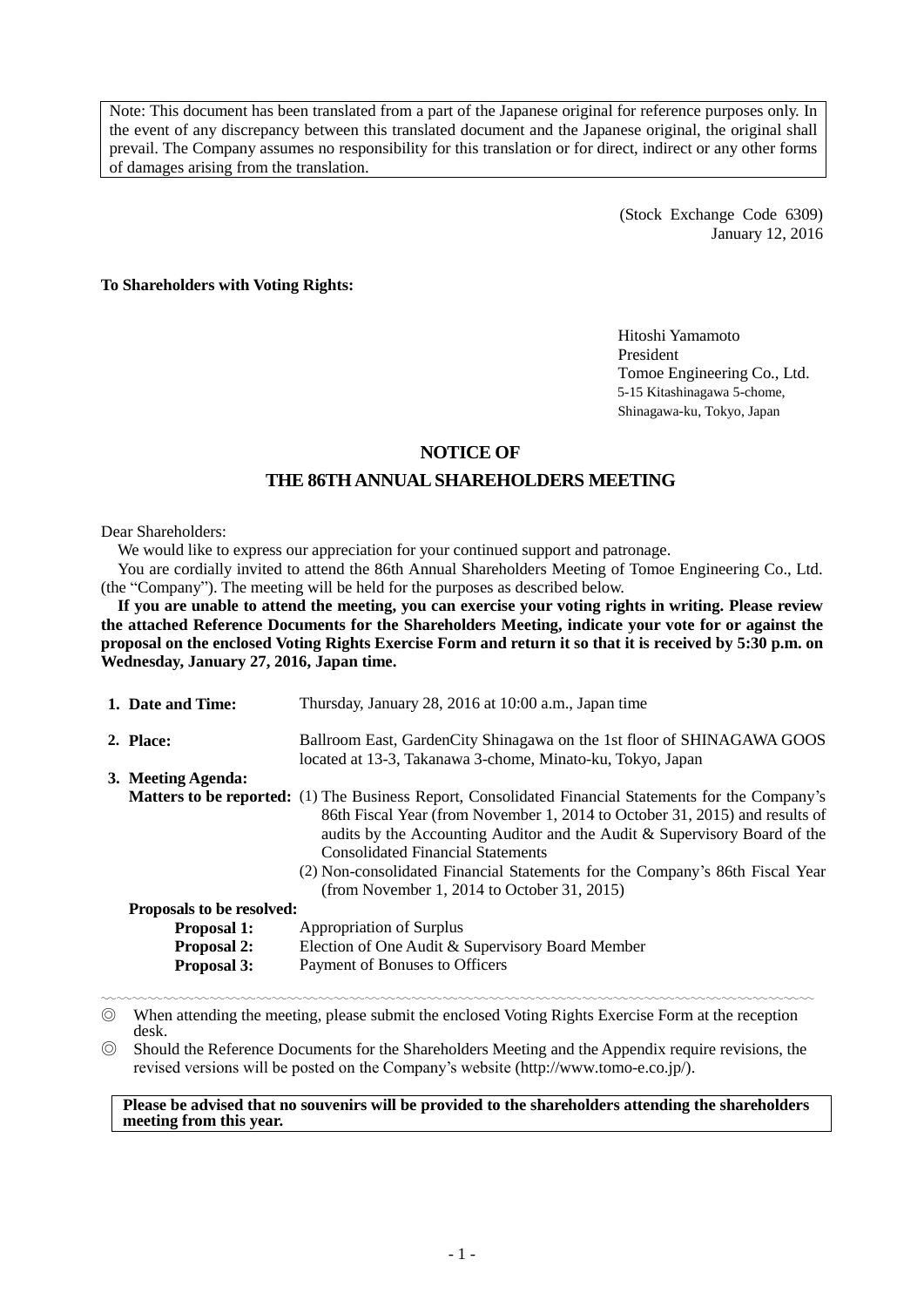# **Reference Documents for the Shareholders Meeting**

#### **Proposals and References**

# **Proposal 1:** Appropriation of Surplus

1. Matters regarding the year-end dividend

As its basic policy, the Company will implement appropriate and stable dividends while seeking to increase internal reserves to reinforce its financial position and management foundation, and by considering consolidated operating results, the group's medium-term business strategy and other factors in a comprehensive manner.

Based on the above policy, the year-end dividend of 22.50 yen per share for the current fiscal year is proposed by considering the operating results for the fiscal year ended October 31, 2015 and the future outlook.

(1) Matters regarding the assignment of assets to be distributed to shareholders and the total amount thereof

22.50 yen per share of the Company's common stock, in a total amount of 224,516,993 yen

As the Company has already paid the interim dividend of 22.50 yen per share, the annual dividend for the fiscal year ended October 31, 2015 will amount to 45 yen per share.

- (2) The date on which dividends of retained earnings become effective January 29, 2016
- 2. Matters regarding appropriation of surplus Regarding the internal reserves, the Company proposes as follows to reinforce the management foundation in preparation for the future business development.
	- (1) Item of surplus to be increased and the amount thereof General reserve of 1,150,000,000 yen
	- (2) Item of surplus to be decreased and the amount thereof Retained earnings brought forward of 1,150,000,000 yen